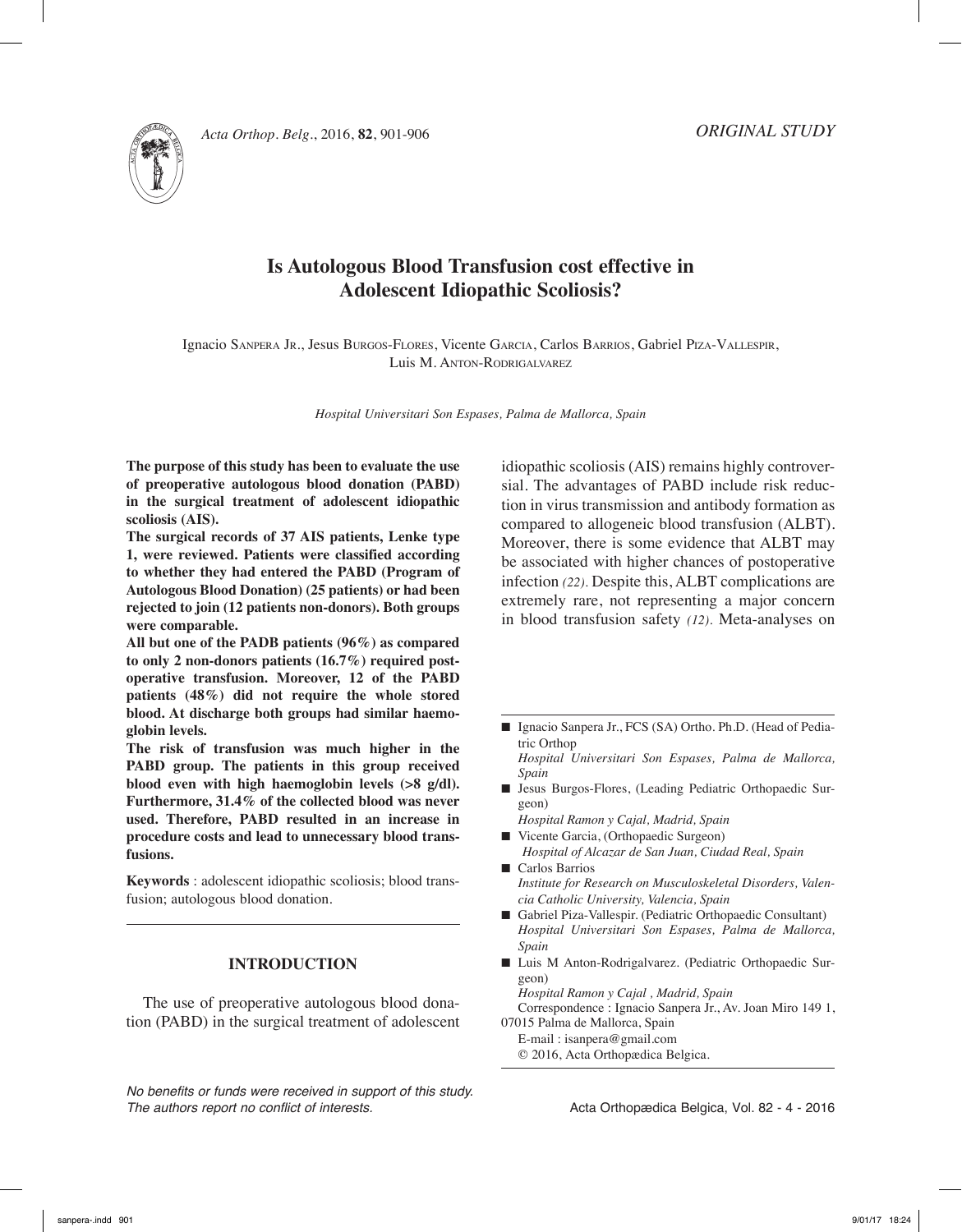PABD have shown to: (i) reduce the use of allogeneic blood transfusion by 63%; (ii) increase overall red blood cell (RBC) transfusions (i.e., allogeneic and autologous RBC units) by 30%; and (iii) cause a decline in patients' haemoglobin (Hb) concentration by more than 1 g/dL from the time before starting PABD to immediately prior to surgery  $(1,9,14,19)$ . However, all the meta-analyses studies do stress the weak design of most of the clinical studies (1,9,19).

Controversy has recently grown over the use of PABD in elective surgery  $(3,7,9,20)$ . Criticisms to PABD includes: blood over-collection leading to a preoperative reduced haematocrit level, waste of autologous units, high cost of preparation and storage, and a lower threshold for transfusing autologous blood causing unnecessary transfusions. Recent studies have reported that the most important predictor for blood transfusions following elective orthopaedic surgery is PABD *(3,15,21).*

In a recent large population-based analysis of trends in spinal fusion for paediatric patients with adolescent idiopathic scoliosis (AIS) in the USA, a total number of 43,983 cases were analysed *(25).*  Blood transfusion of any type was only required in 30.4% of patients. During the 10-year period studied, PADB decreased from 9.7% in 2000 to 2.6% in 2009, whereas perioperative autologous blood transfusion using cell-saver increased over time (from 6.0 to 17.3%). The ALBT rate remained relatively stable (from 13.6 to 23.0%). Therefore, in recent times, there has been a trend towards declining PABD, while the use of ALBT has remained stable. The objective of this study has been to analyse the blood requirements and the waste of autologous blood in a group of patients undergoing surgery for AIS. This was tested for a group that participated in PABD, against a group that had rejected blood donation.

# **MATERIAL AND METHODS**

This was a retrospective, case-control study in which institutional review board approval was obtained. The medical records of 37 non-consecutive girls treated for Lenke type 1 AIS between January 2010 and December 2012 were reviewed. The sample was made out of 25 patients who had been

Acta Orthopædica Belgica, Vol. 82 - 4 - 2016

included in a program for PADB, and 12 patients who had rejected to join the same program, and hence constitute the non-donors group.

Patients were reviewed by age, diagnosis, major curve size and location, and number of fused levels. The pre- and perioperative haematocrits obtained during their stay at the hospital, along with the haematocrit whenever the patient was transfused at any other stage were also analysed. The amount of transfused autologous or allogeneic blood units were evaluated. Finally, the number of autologous blood units wasted were recorded.

All patients received primary surgical correction via a posterior approach using all pedicle screw constructs. The vertebral coplanar alignment technique was applied in all cases *(23).*

Data has been analysed with SPSS statistical software (version 20). The distribution of the quantitative variables is shown as the mean, standard deviation, and range. Data has been sub-divided into groups and analysed using the ANOVA test. The 2-tailed independent t-test has been used to compare pre-operative data with post-operative data, whilst Pearson correlation has been used to compare parametric data and the Spearman Rank correlation test has been used to compare nonparametric data. To assess the changes between the pre-operative to immediate post-operative data and the immediate to final post-operative data, the Fisher´s exact was used. P values of less than 0.05 were considered statistically significant.

#### **RESULTS**

The anthropometric and radiological data of the patients included in the series are shown in Table I. No differences between the two groups of girls regarding age, major curve size and fused levels existed, although the PABD group was slightly younger. The post-operative radiographic evaluation of the curve correction is presented in Table II. The duration of the surgery, number of fused levels and hospital stay are also included in Table II.

Before donation, the mean haemoglobin level among PABD patients was  $14.2 \pm 1.1$  mg/ml (range: 13-15.8). Six PABD patients donated 2 units (24%), 18 donated 3 units (72%), and one donated 4 units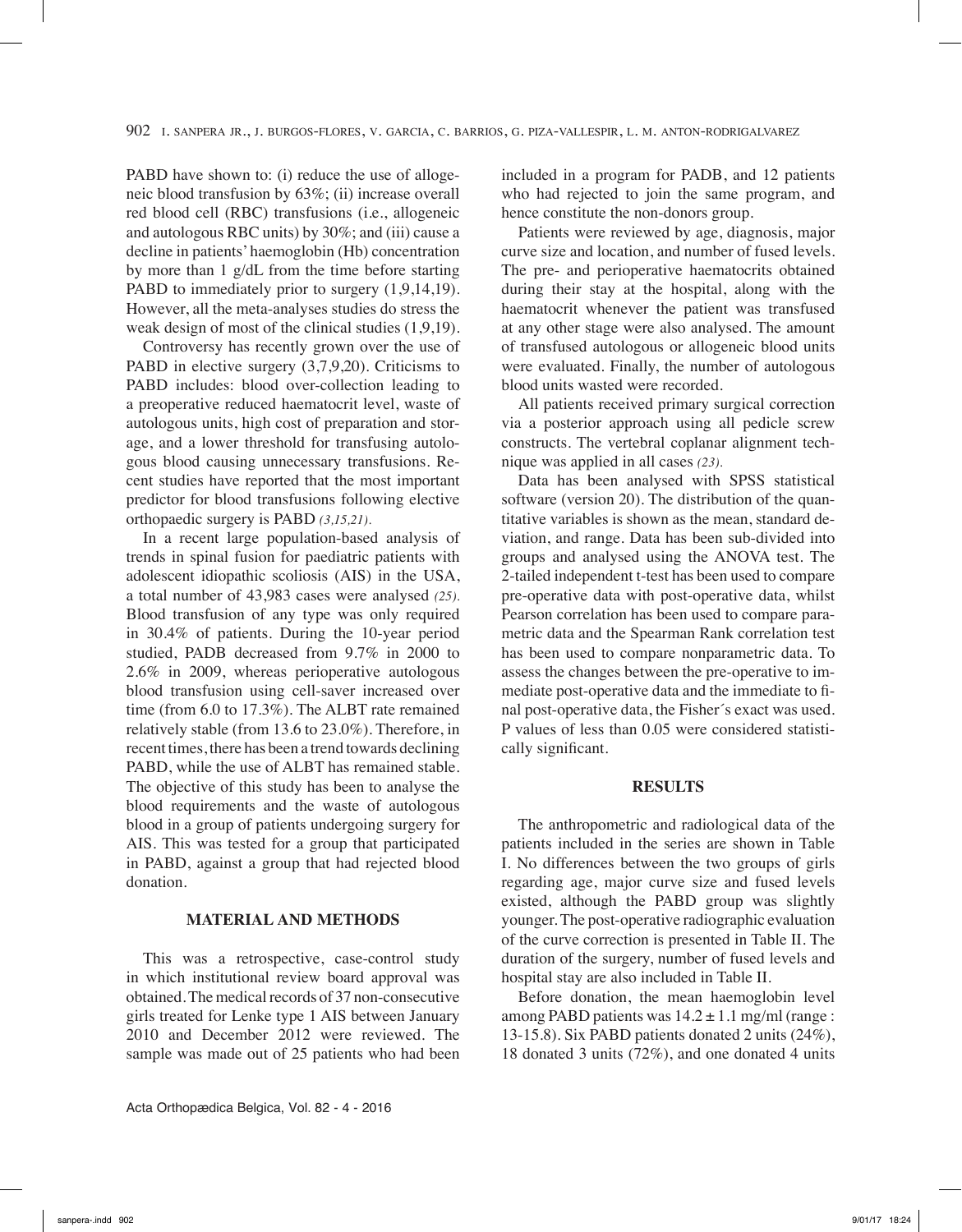|                              | PADB $(n=25)$              | Non-donors $(n=12)$        | P value   |  |
|------------------------------|----------------------------|----------------------------|-----------|--|
| Age (years)                  | $12.9 \pm 1.3$ (11-15)     | $14.6 \pm 1.6$ (11-16)     | $0.011*$  |  |
| Weight $(Kg)$                | $46.0 \pm 8.8$ (35-77)     | $50.8 \pm 14.6$ (33-83)    | 0.383     |  |
| <b>BMI</b>                   | $19.2 \pm 2.5$ (16.6-28.1) | $20.7 \pm 7.1$ (14.7-38.9) | 0.530     |  |
| Risser $\langle 2/2 \rangle$ | 14/5                       | 4/6                        | $0.006**$ |  |
| Major curve (Cobb)           | $58.6 \pm 10.7$ (43-79)    | $56.9 \pm 6.4$ (49-69)     | 0.885     |  |
| $T5-T12$ kyphosis (Cobb)     | $19.2 \pm 19.2$ (-5-42)    | $32.7 \pm 15.5$ (14-55)    | $0.033*$  |  |
| Rotation (Pedriolle)         | $14.8 \pm 6.3$ (7-35)      | $18.0 \pm 5.4$ (10-25)     | 0.105     |  |

| Table I. | Patients profile |  |
|----------|------------------|--|
|----------|------------------|--|

Values in Means  $\pm$  SD (Standard deviation) (minimum-maximum). \* (p<0.05; Mann-Whitney test); \*\* (p<0.01; Chi-square test)

|                     | PADB $(n=25)$    | Non-donors $(n=12)$ |
|---------------------|------------------|---------------------|
| MT curve Preop      | $58.6 \pm 10.7$  | $56.9 + 6.4$        |
| MT curve postop     | $8.4 \pm 4.5$    | $11.6 \pm 5.6$      |
| Correction %        | 85.6%            | 79.6%               |
| Surgical time       | $231.1 \pm 35.1$ | $226.9 \pm 44.7$    |
| <b>Fused Levels</b> | $12.6 \pm 0.8$   | $12.5 \pm 1.0$      |
| Hospital stay       | $7.3 \pm 1.1$    | $7.8 \pm 1.3$       |

MT Preop: Mean Thoracic Curve Pre-operative measured in degrees (Cobb± SD)

MT Postop: Mean Thoracic Curve post-operative in degrees (Cobb± SD)

Correction%: Percentage of correction achieved

Surgical time: measured in minutes  $\pm$  SD

Hospital stay: expressed in days  $\pm$  SD

(4%); comprising a total of 70 autologous units donated at an average of  $2.3 \pm 0.8$  units per patient (Figure 1). Average preoperative haemoglobin, as expected, was lower in PABD than in non-donors (12.2 vs. 13.5 g/dl; P<0.05).

In order to identify when the transfusion took place, 3 different moments were studied; Intraoperatively; where only 1 PABD patient (4%) did not require transfusion, in contrast with 11 of the non-donors (91.6%) that did not. Altogether, during surgery 1.5 blood units were given in the PABD group.

In the ICU (Intensive Care Unit), again only 1 of the non-donor patients received allogeneic blood, while 9 patients in the PABD blood had 1 or more units. The average blood unit transfused between PABD patients were 0.5 units. Finally, no patients required transfusion in the wards.

If we look at the total number of blood units transfused during the patients' stay, only 1 (4%) of the PABD patients received no blood, whilst 10 (83,3%) out of 12 of the non-donors left the hospital with no transfusions (Figure 2). On the other hand, in 12 (48%) of the PADB patients one or more stored blood unit (total: 22 RBC units) was not used.

The evolution of the haemoglobin levels during the whole surgical process is shown in Figure 3. Statistically significant differences between the two groups were only found in the mean pre-operative Haemoglobin levels (PADB, Hb 12.2 ; Non-donors 13.5 ; p<0.01). The mean intra-operative haemoglobin level was lower in the PADB group than in the non-donor group, but this was not statistically significant. The same applies to the Hb at ICU (9.5) versus 9.6), ward and at the moment of discharge.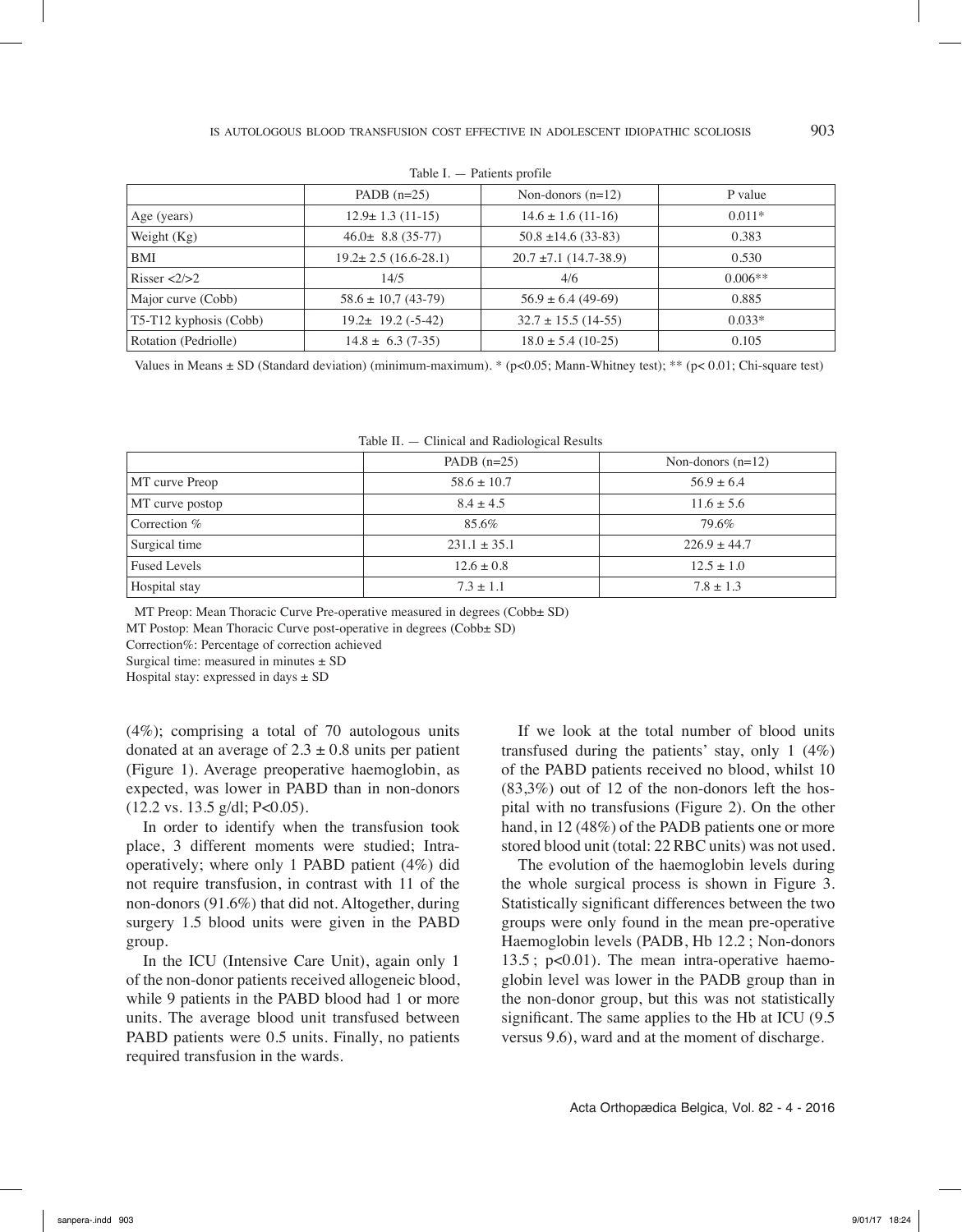

*Fig. 1.* — Number of donated units by the patients in the PABD (Program of Autologous Blood Donation).



*Fig. 2.* — Total of Blood Units Transfused: The graphic, on the left, shows the number of blood units that each patient on the donor group, received during his hospital stay. The graphic on the right reflects the same data referring to the non donors (NPABD) patients.

#### **DISCUSSION**

A large number of reports have documented a reduction in the need of ALBT amongst patients participating in PABD for elective surgery *(1,8- 11,16,17,19).* Most of these reports have been founded on the premise that the patients were transfused autologous blood instead of allogeneic blood. However, more recently, new literature critically evaluating the use of PABD for elective surgery has raised a number of concerns with PABD, including: high cost, increased transfusion rates, and wasted resources *(3,7,9,18,20).* PABD in surgery for scoliosis has also been previously studied *(1,8,16,17,19)* and despite the studies have documented a reduction in

Acta Orthopædica Belgica, Vol. 82 - 4 - 2016

allogeneic blood when using PABD, most of them include mixed scoliosis aetiologies and different correction techniques, resulting in a confusing comparison between PABD and NPABD groups.

One recent study of a large series of AIS in young patients undergoing posterior instrumented spinal fusion in a single institution, compared the use of the PABD program against non-donors, and showed that the overall transfusion rate (both autologous and allogeneic) was of 77.5% *(21).* The PABD strategy reduced the needs for ALBT to less than 13% (18 out 148), as compared to 65% (98 out of 151) in the non-PABD group. However, the overall (autologous and allogeneic) transfusion rate was significantly higher for patients included in the PABD group (89.9% vs. 64.9%). Factors used as predictors of transfusion were: to be in a PABD program, and the number of autologous RBC donated, therefore implying that being in the program increased significantly the chances to be transfused *(15)*.

In the last decade 30% of all AIS paediatric patients surgically treated have received at least one blood transfusion, in the United States. On the other hand, there is also a trend towards a progressive decrease in the use of PABD, whilst promoting the use of cell-saver techniques together with ALBT. However, there is also controversy regarding the efficacy of the cell-saver approach in AIS surgery and its ability to save ALBT. There is also controversy regarding the necessary amount of blood that needs to be collected for the system to be efficient *(4,6,24).* Nevertheless, different proposals to reduce both autologous and allogeneic perioperative transfusion are now being introduced worldwide, including intra-operative antifibrinolytic drugs, local haemostatic gels, and so on *(12).*

Our findings from this study are more focused on supporting the association between PABD and unnecessary blood transfusions and the increased costs that take place as a result. We found increased transfusion rates, and heterogeneous transfusion criteria amongst the AIS patients that participated in the PABD program. This discrepant criteria for blood transfusion has been reported previously by other authors. In a retrospective study of paediatric patients that underwent posterior spinal fusion for scoliosis, Meert et al. reported that the only variable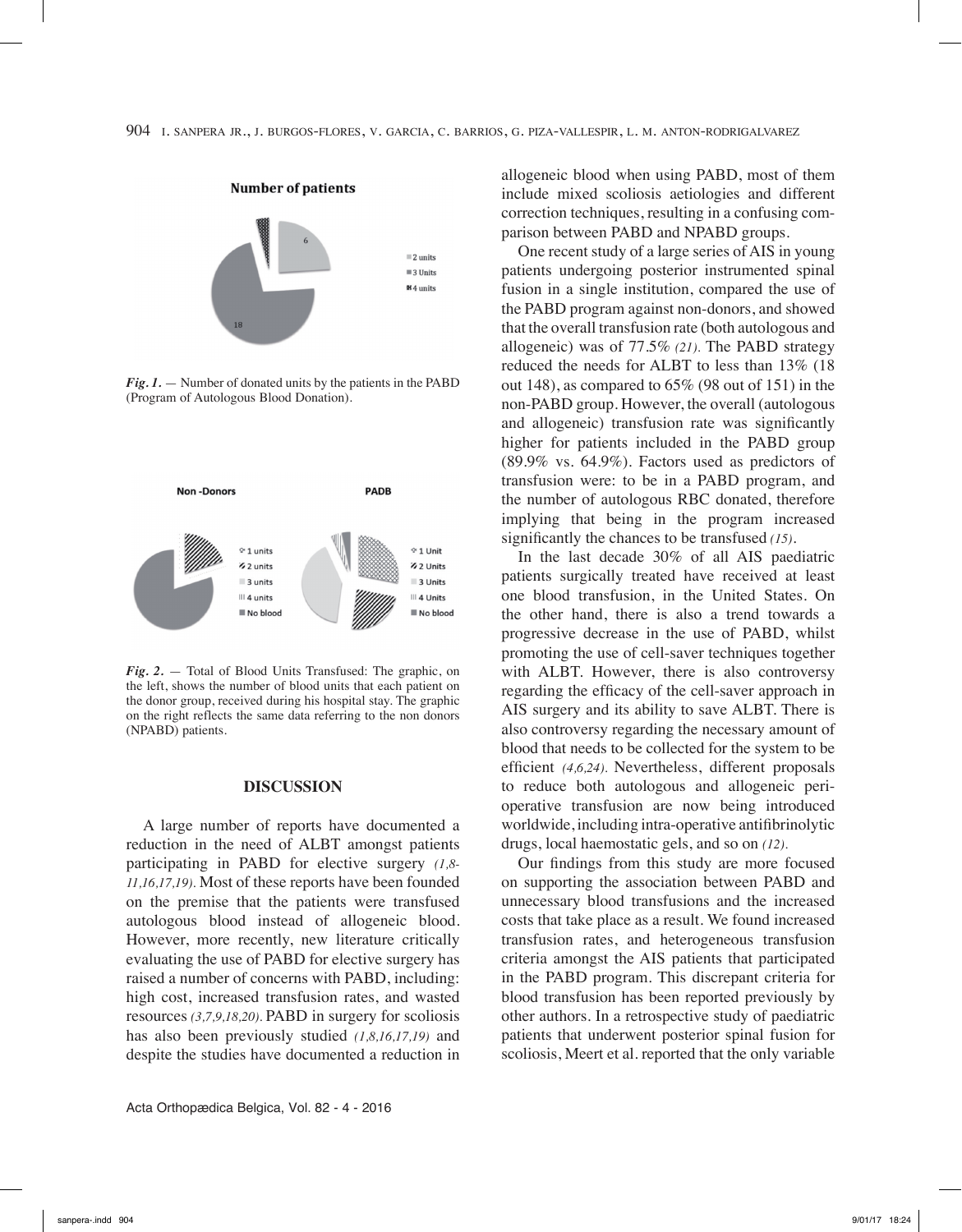that independently predicted the administration of autologous red blood cells after surgery for AIS was the amount of autologous blood donated *(15).* 

Moreover, according to the rules of our National Society of Haematology and Haemotherapy, indicators of transfusion include haematocrit below 30% and haemoglobin below 7 g/dl *(13)*, tempered by the "context of the patient's general clinical condition". In our series the mean haemoglobin before intraoperative transfusion in PADB patients was 8.2 ± 0.7 (range 7.1-9.9). The only patient that was intraoperatively transfused in the non-donor group had a haemoglobin pre-transfusion of 9.0. This data indicates that the guidelines were not followed in the majority of cases. Bess *(2)* also noted that only 28% of their patients were transfused with a haematocrit lower than 30%. Similarly, Solves *(21)* admitted that medical staff typically have a more liberal attitude for transfusion in patients on PABD. However, we cannot ignore the fact that the patients in our PABD sample had, as expected, a lower preoperative Hb, and this may have prompted a lower threshold for transfusion.

Yet, not only the unnecessary autologous blood transfusion made PABD look less attractive, also the high amount of blood wasted *(2,17)* did. In the current series of PADB patients, 22 units out of 70 were wasted (31,4%). Over-collection may be a factor to account for this wastage; because, even though the mean number of units collected was relatively low,



*Fig. 3.* — Haemoglobin (Hb) evolution during hospital Stay for both groups. The Hb expressed in g/dl is show for the different groups at preoperative stage, during surgery (Intraoperative), at ICU (Intensive Care Unit), at ward and at the moment of Hospital discharge.

the mean blood units collected per patient were 2.8, while the average units transfused, between PADB patients, were only 1,92 units.

Some authors suggest *(5)* that PABD may not only be unnecessary but also be associated with to preoperative phlebotomy risk. Finally, we should not forget, that the inclusion of patients in a PABD program does not exclude the risk of allogeneic transfusion, which for AIS patients has been reported to be of 0 to 7.4% *(1,17,19)*.

Limitations of the current study include the retrospective design and the lack of randomisation for the inclusion of patients in the study. Although the demographics and operative data for patients in the PABD and NPABD groups were similar, we cannot exclude the possibility that differences between the two groups can account for the differences in transfusion practices.

### **Conclusion**

The risk for transfusion was much higher in PABD patients, resulting probably in avoidable transfusions, along with the unnecessary wastage of the stored blood. This data supports the fact that autologous blood donation is unnecessary at least in Lenke Type 1 AIS patients.

#### **References**

- **1. Anand N, Idio FG Jr, Remer S,** *et al.* The effects of perioperative blood salvage and autologous blood donation on transfusion requirements in scoliosis surgery. *J Spinal Disord*. 1998 ; 11 : 532-534.
- **2. Bess RS, Lenke LG, Bridwell KH,** *et al.* Wasting of Preoperatively Donated Autologous Blood in the Surgical Treatment of Adolescent Idiopathic Scoliosis. *Spine* 2006 ; 31 : 2375-2380.
- **3. Billote DB, Glisson SN, Green D,** *et al.* A prospective, randomized study of preoperative autologous donation for hip replacement surgery. *J Bone Joint Surg Am* 2002 ; 84 : 1299-1304.
- **4. Bowen RE , Gardner S , Scaduto AA,** *et al.* Efficacy of intraoperative cell salvage systems in pediatric idiopathic scoliosis patients undergoing posterior spinal fusion with segmental spinal instrumentation. *Spine* 2010 ; 35 : 246- 251.
- **5. Cohen JA, Brecher ME.** Preoperative autologous blood donation: benefit or detriment? *A mathematical analysis.*

Acta Orthopædica Belgica, Vol. 82 - 4 - 2016